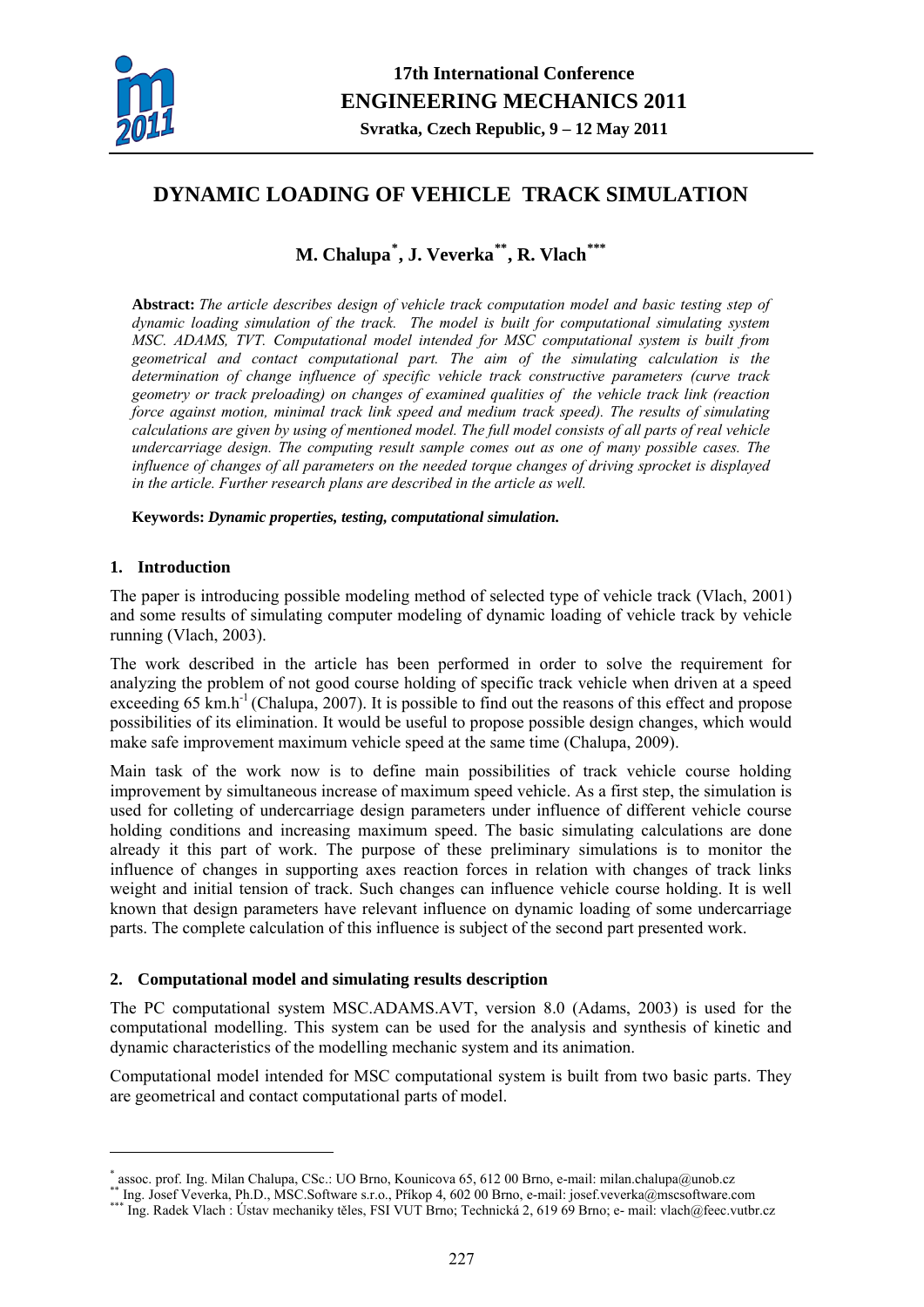### **2.1. Geometrical part of computational model**

Geometrical computational model consists of basic parts of vehicle undercarriage, movable parts and the main parts of the track link. These parts are defined by components with right geometrical shape. The critical aspect at this point is to keep flat contact.

The parts of suspension are defined as simplified shape components, such as without contact components. This type of components is generated from offer of universal track vehicles undercarriage components. They are defined by input data as basic design dimensions, weight, moment of inertia, stiffness, absorbing and number of parts.

## **2.2. Contact part of computational model**

Contact computational model consists of impact and frictional forces system. To guarantee the highest accuracy and practicality, the impact and frictional forces of individual undercarriage parts are defined in such way, that the whole model resembles the reality as much as possible. These contact forces are described in Adams System by impact force:

$$
F = -k (q - q_0)^n - c q
$$
 (1)

where:  $q - q_0$ ...penetration of bodies in contact,

*k* … contact stiffness,

*c* … absorbing,

*q***`** …sliding velocity of bodies in contact,

*n* ... exponent  $n = 1.5$  by using of Hertz theory.

Contact model is described by characteristic of influence sliding velocity on friction coefficient as well.

# **2.3. Simulating calculation description**

The aim of the simulating calculation is the determination of change influence of specific vehicle track constructive parameters (curve track geometry or track preloading) on changes of examined qualities of the vehicle track link (reaction force against motion, minimal track link speed and medium track speed). These are determined especially by intensity changes of the reaction force of the carrying elements of track links bodies.

It is evident that the results of simulation computations have proven the assumption that by means of changes in constructional parameters of undercarriage parts it is possible to improve dynamic behaviour of some parts of track vehicle undercarriage and optimize dynamic properties of the vehicle in motion.

# **2.4. Implementation of simulating calculations**

Simulating calculation is quantifying the influence of ten parameters on needed torque of driving sprocket on supporting rollers axes reaction forces.

The ten parameters tested are:

- 1. Radius of driving wheel,
- 2. Radius of tightening wheels,
- 3. Initial tension track,
- 4. Track link weight,
- 5. Stiffness of connection plugs track link,
- 6. Resistance against turning of clutches plugs track link,
- 7. Geometry of the driving rib,
- 8. Bearing rollers weight,
- 9. Radiuses of bearing roller,
- 10 Stiffness of assessment base in bearing rollers.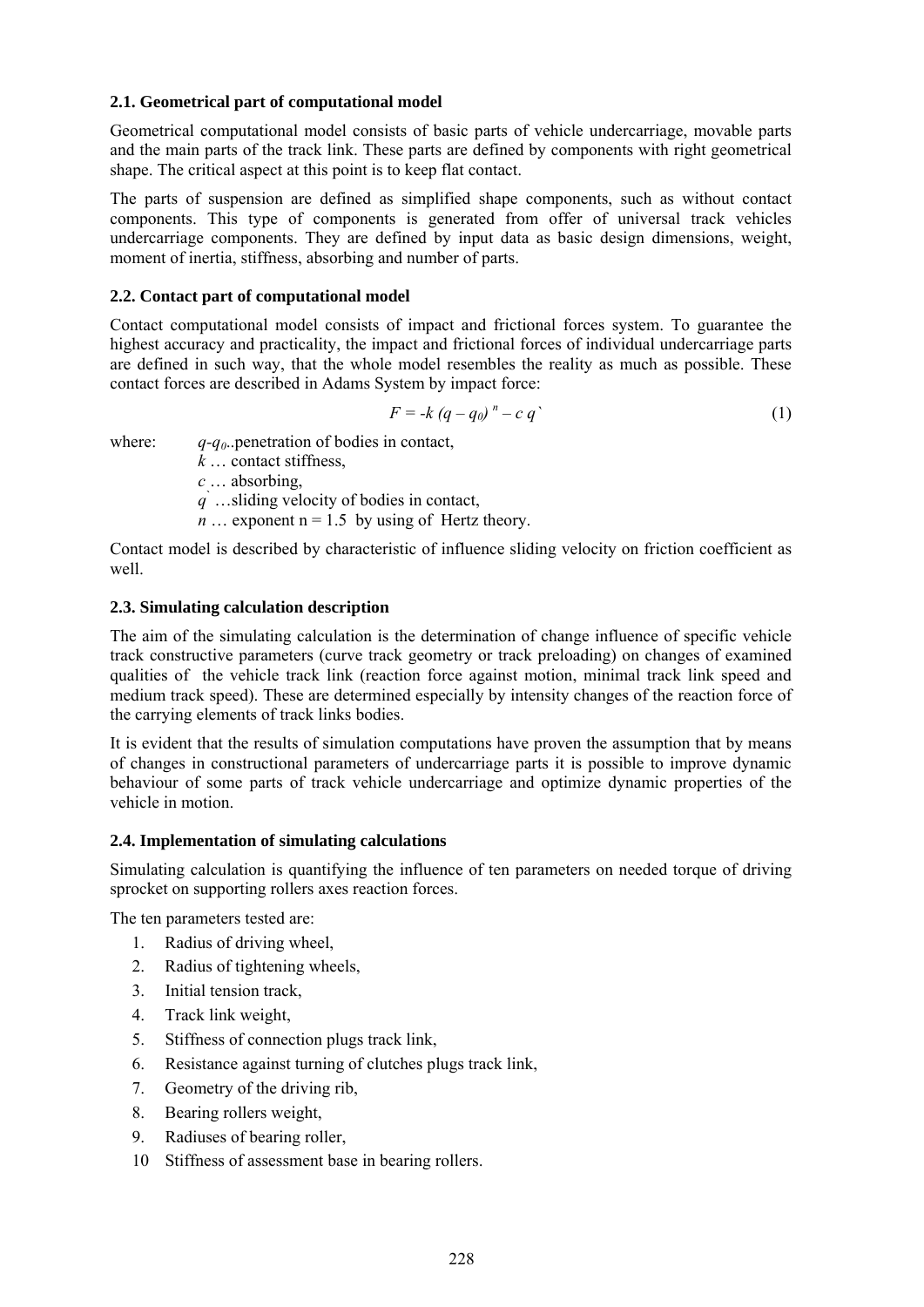The input data and information for simulations and general influence quantifying: vehicle of 40 km/h, horizontal plane - 0°, geometry of model for ADAMS/AVT.

Simulation calculations were realized with use of computation model displayed in Fig. 1.



*Fig. 1: Geometrical model for testing of influence of all parameters.* 

# **2.5. Results of simulating calculations**

The results of performed basic simulating calculations shown the big influences of changes of

- Track links weight,
- Initial tension of track,
- Radius of driving wheel,
- − Geometry of grip rib of track link

on supporting rollers axes reaction forces. It is clear that these design parameters have big influence on dynamic loading of some undercarriage parts and therefore a maximum speed of vehicle. The same influences of changes of needed torque on sprocket wheel in relation with changes of driving sprocket diameter were approved as well. This parameter influences vehicle course holding and improves maximum speed of the vehicle. This phenomenon will be the subject of our forthcoming research when full calculation will be performed.

# **3. Further research plans**

Application of second-rate simulation collection will be performed hereafter to assemble of approximation relation  $y_0$  of influence monitored parameters  $R_x$ ,  $F_{pr}$ ,  $k_p$ , and  $m_x$ . This further research plan consists of three steps:

- 1. Composite plan simulations assembly for four parameters,
- 2. Implementation of 24 simulations calculations, and
- 3. Assessment of regression function.

### **4. Conclusion**

The paper describes one of the possible ways of design and creating the computational model of real track vehicle movement mechanism in software environment MSC.ADAMS.AVT. Vehicle track design and recommendation for upgrading simulating mathematical model is emphasized. The objective is to create computation simulation for the purpose of finding the basic information on track component parts and undercarriage performance of moving track vehicle.